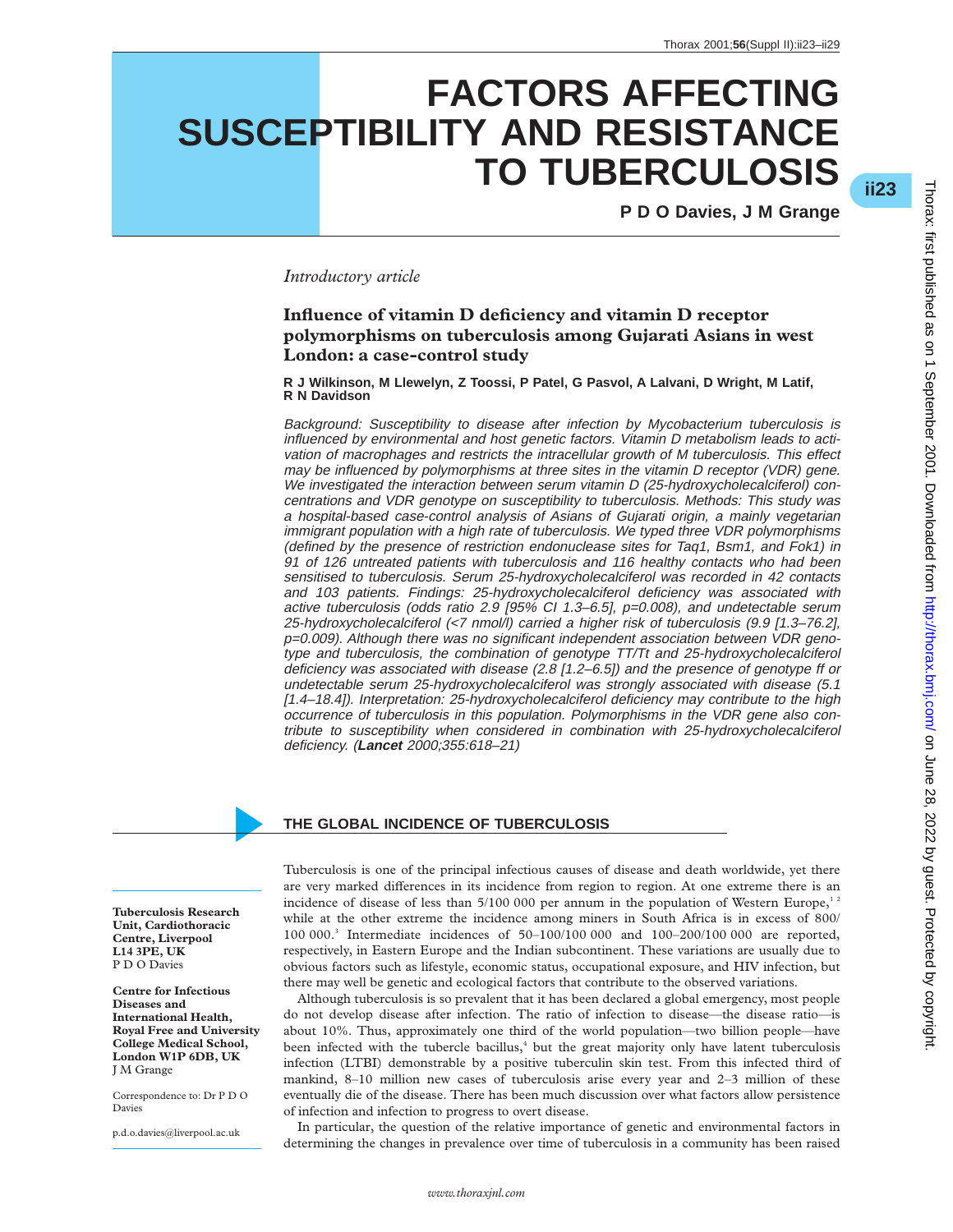#### Some putative determinants of virulence of Mycobacterium tuberculosis.

- $\blacktriangleright$  Factors that enhance the entry of bacilli into cells including complement receptors and terminal mannose on cell wall lipoarabinomannan side chains.
- Factors that prevent phagosome-lysosome fusion within the macrophage.
- $\triangleright$  Toxic lipids in the cell wall: acidic sulpholipids and trehalose dimycolate ("cord factor").
- $\blacktriangleright$  Factors that protect the parasites against bactericidal enzymes and reactive oxygen and nitrogen metabolites within the macrophages, e.g. superoxide dismutase.
- Secreted antigens such as the 19 kd antigen that interfere with antigen recognition required for the development of protective immune responses.
- $\triangleright$  Mycobacterial iron chelating agents such as mycobactins and exochelins.
- $\blacktriangleright$  Factors regulating the ability of tubercle bacilli to persist in an inactive state in tissues: "wake up genes" and inducers of the dormant state, e.g. isocitrate lyase.

by observations on the steady decline in the incidence of the disease seen in England during Victorian times.<sup>5</sup> While the number of cases of tuberculosis declined by around 1.7% annually between 1850 and 1910, no other indicator of mortality (total mortality, infant mortality or death from cholera or typhoid) declined in a statistically significant way over that period. The only significant change occurring over that period was an increase in income of 1.2% annually, although this was not parallelled by a reduction in overcrowding.

An analysis of factors determining the risk of overt disease following infection must take into consideration both the virulence of the causative organism and the immune defences of the infected person. Louis Pasteur termed these factors "the seed and the soil". Until recently, immunological studies on tuberculosis focused on immune reactivity in those with the disease, but attention is now turning to why the majority of infected persons remain healthy. In this context it is important to determine whether those who remain healthy have a genetically endowed high level of resistance to tuberculosis or whether resistance is affected by environmental or other exogenous factors that are subject to change and, perhaps, to modification or correction.

#### **The seed**

-

**ii24**\*

The mechanisms of virulence of the tubercle bacillus are poorly understood and, although determinants of virulence have been described, it has proved very difficult to establish the relative importance of these in human tuberculosis.<sup>6</sup> Some putative determinants of virulence are shown in the box. Although experimental animals such as the guinea pig or rabbit have been used to quantify the virulence of tubercle bacilli, much doubt has been shed on the relevance of these studies to human infection. For example, some strains of *Mycobacterium tuberculosis* originating from South India and others that are resistant to isoniazid are of very low virulence in the guinea pig yet, apparently, fully virulent in humans.<sup>7</sup>

*Mycobacterium bovis*, the causative agent of tuberculosis in cattle, illustrates the difficulty in determining the virulence of a variant of the tubercle bacillus in humans. It is generally assumed that *M bovis* is of lower virulence than *M tuberculosis* to humans but firm evidence for this is elusive. A mathematical model based on the ratio of infection to disease in urban and rural communities, on the somewhat dubious

assumption that rural communities would largely be infected by *M bovis*, established that the risk of developing late post-primary pulmonary tuberculosis after infection by *M bovis* was 2–10 times less than after infection by *M tuberculosis*. 8 9 It was, however, emphasised in these studies that this difference might reflect the route of infection rather than difference in virulence between the two bacilli. In addition, any difference might be attributable to many environmental differences between urban and rural populations, as discussed below.

Notwithstanding, despite the difficulties in assessing the virulence of tubercle bacilli, some recent reports from the USA raise the possibility of the emergence of strains of *M tuberculosis* with unusually high virulence for humans. In one such example a strain causing active tuberculosis in five of 18 infected persons after brief and casual exposure to the source cases was shown to replicate more rapidly than the reference strain (the Erdman strain) in the lungs of mice.<sup>10</sup> In another example a strain responsible for a large outbreak of tuberculosis in Los Angeles replicated significantly more rapidly in human macrophages in vitro than strains responsible for small clusters or single cases.<sup>11</sup> This, of course, raises the question as to whether the experimental models used really reflect virulence differences in humans. Nevertheless, the findings are a cause of concern as we might be at the dawn of an era of extensive outbreaks of tuberculosis due to highly virulent bacilli.<sup>12</sup> If they do indeed exist, such bacilli will obviously spread through the community more rapidly than strains of standard virulence and vigilance is required.

#### **The soil**

The relative impact of innate, largely genetically determined, specific and non-specific immune defences and the impact of the environmental factors must be considered in relation to the disease ratio.

#### Natural selection

The concept that the process of natural selection was responsible for the sharp decline in the incidence of tuberculosis in the developed nations over the 20th century has been widely debated. While some argue that better social conditions were responsible for the changes,<sup>13</sup> others, citing the evidence presented above, maintain that social improvements do not give the complete explanation for the observed declines.<sup>5</sup> The possibility that natural selection played at least some role in this decline in the pre-chemotherapeutic era cannot therefore be dismissed.

It has been postulated—on the basis of a hypothetical model of the rise and fall of tuberculosis in a previously uninfected population—that, following the introduction of the disease into a community, the incidence would increase rapidly over the first half century to several hundred cases per hundred thousand of the population annually.<sup>14</sup> It would thereafter decline to around 5/100 000 some 150 years after the peak of incidence, a decline of 4.7% annually. This predicted course of the disease closely reflects the observed epidemiological changes in Western Europe over the previous two centuries. In the United Kingdom, for example, case rates reached a peak between 1800 and 1850, when the disease caused a quarter of all deaths, before declining, initially at a rate of less than 2% annually but increasing to almost 10% annually after the introduction of BCG vaccination and specific chemotherapy in the 1950s.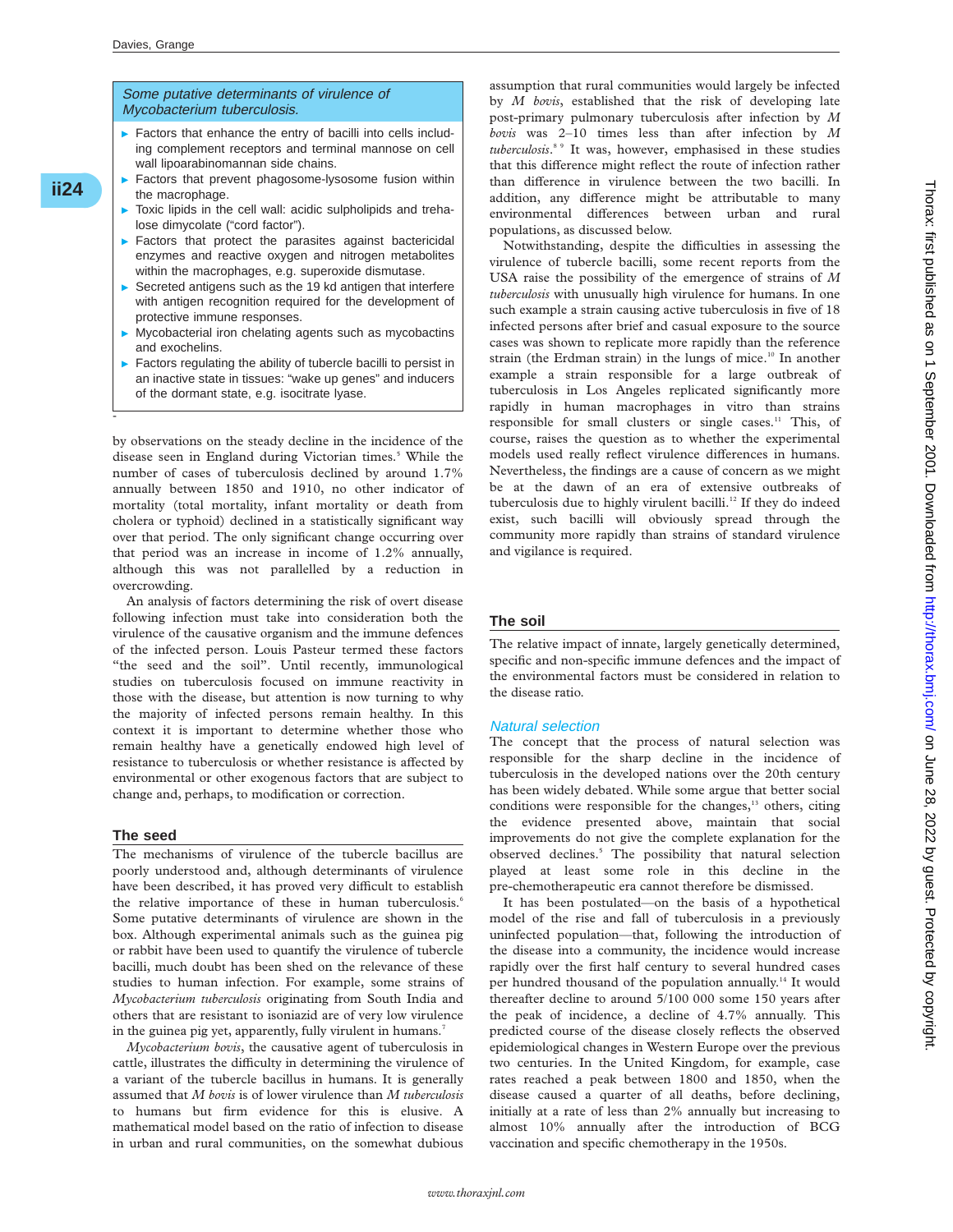#### The global spread of tuberculosis

The urbanisation associated with the industrial revolution prevalent in Western Europe corresponded with the time of increased world trade and empire building. This led to the export of tuberculosis to the rest of the world where case rates peaked some time later—around 1880 in North America, 1900 in India and Africa, and as late as 1950 among the First Nation peoples of Canada and Papua New Guinea.

It would therefore appear that different populations across the globe are at different stages in the pandemic of tuberculosis. The white population of Western Europe, after a 200 year history of the disease, would appear to be at or near the end of the epidemic, but the populations of the developing nations are only half way down the slope with a "natural" annual incidence of tuberculosis of 100–200/ 100 000.

Although only hypothetical, the above pandemic model based largely on a process of natural selection accurately describes the changing trends observed in tuberculosis up to the present time. This suggests that nature rather than nurture determines the trend of the disease. Against this argument, however, is the skeletal evidence of tuberculosis in the dispersed indigenous populations in pre-Columbian America. It has been suggested therefore that tuberculosis occurred sporadically in dispersed populations well adapted to their environment but increased substantially in prevalence when these peoples were subjected to stress and overcrowding by their European colonisers.<sup>16 17</sup> Major social change may therefore be more important than natural genetic selection in determining the observed behaviour of tuberculosis in a population.

#### Genetic basis of variations in resistance

There have been many claims that populations and racial groups vary in their resistance to tuberculosis but it has been very difficult to separate the genetically determined factors from environmental ones. Nevertheless, several studies on monozygotic and dizygotic twins clearly indicate that inheritable factors are involved in determining susceptibility and resistance to overt tuberculosis after infection.<sup>18</sup> The human immune response to tuberculosis is multifactorial, involving the uptake of tubercle bacilli by macrophages, class II HLA determined antigen presentation, activation of macrophages by T cell derived cytokines and vitamin  $D<sub>1920</sub>$ granuloma formation, and apoptosis of bacteria laden cells. These processes are genetically controlled and several of the genes involved have been identified. Although much interest focused on the HLA genes (notably the HLA-DR2 and HLA-DQB1 loci) that determine which mycobacterial antigens are presented to the helper  $T$  cells,<sup>21 22</sup> interest has now largely shifted to non-HLA genes. Of these, two are of particular interest—the genes coding for the vitamin D receptor<sup>19</sup> and the natural resistance associated macrophage protein (NRAMP1) gene.<sup>23</sup> The latter is the human equivalent of a gene found to determine resistance to intracellular parasites such as *Leishmania* and *Salmonella* in the mouse and it clearly affects human resistance to tuberculosis. Its function is unknown but there is evidence that it regulates the concentration of iron and perhaps other cations in the phagosomes of the macrophage.

Other genes affecting immune function have also been associated with resistance to tuberculosis.<sup>24</sup> These include genes determining the allotypes of the Km1 light chain immunoglobulin allotype<sup>25</sup> and of haptoglobin,<sup>26 27</sup> but it is not clear whether these are of prime importance or merely reflect gene linkage. Other genes currently under

Table 1 Factors involved in susceptibility or resistance to tuberculosis and subject to genetically determined variation.

| Factor or gene                                                | Function or mode of action                                        |
|---------------------------------------------------------------|-------------------------------------------------------------------|
| Natural resistance associated<br>macrophage protein (NRAMP 1) | ?Regulation of phagosome cation<br>levels                         |
| Mannose binding lectin protein                                | Entry of mycobacteria into cells                                  |
| HLA-D                                                         | Antigen presentation                                              |
| Vitamin D                                                     | Macrophage activation                                             |
| Locus on chromosome 15                                        | Unknown                                                           |
| Locus on X chromosome                                         | Unknown, may account for higher<br>rates of tuberculosis in males |
| Haptoglobin                                                   | ?Regulator of lymphocyte function                                 |
| Km1 immunoglobulin allotypes                                  | ?Related to autoimmune tissue<br>damage                           |
| Various cytokines                                             | T cell maturation and patterns of<br>immune reactivity            |

investigation include those affecting vitamin D levels (see below), the mannose binding lectin protein,<sup>28</sup> and the various cytokines involved in protective immunity.<sup>29</sup>

Although there have been a few examples of susceptibility to tuberculosis and other mycobacterial diseases within families associated with specific defects in gamma-interferon and other cytokines, family based linkage studies and population based case-control studies clearly indicate that resistance to tuberculosis is generally the result of a large number of genes inherited in a complex way.<sup>24</sup> The factors involved in susceptibility and resistance to tuberculosis that have been shown to vary according to genotype are summarised in table 1.

### **Acquired factors affecting susceptibility to tuberculosis**

Any condition which compromises the integrity of the immune responses predisposes to the development of active tuberculosis and to an adverse outcome. In recent years, HIV infection has emerged as the most important and prevalent predisposing factor for tuberculosis worldwide. Other immunocompromising factors include congenital immunodeficiencies, high dose steroid therapy, cytotoxic drugs, immunosuppressive drugs, protein-calorie malnutrition, acute viral infections especially measles in children, schistosomiasis, renal failure, liver failure, haematological malignancies and other cancers, diabetes mellitus, and local lung damage due to smoking or industrial dust disease.

# **Protective immunity and delayed type**

# **hypersensitivity**

In addition to genetic factors, there is increasing evidence that the pattern of immune reactivity in tuberculosis, leading to protection or tissue destroying hypersensitivity, is influenced by environmental factors. Several studies have shown that the outcome of infection by *M tuberculosis* is dependent on the maturation pattern, Th1 and Th2, of the helper T cells.<sup>30</sup> Protective immunity is associated with Th1 cytokine mediated macrophage activation and granuloma formation but a superimposed Th2 response elicits tissue destroying delayed hypersensitivity reactions. This crucial difference in immune reactivity is related to the cytokine regulated effect of tumour necrosis factor (TNF) $\alpha$  on the tissues at the site of the lesions.<sup>31</sup> Thus, while  $TNF\alpha$  plays a key role in the development of the granuloma in a Th1 mediated response, Th2 associated cytokines, by a direct or indirect mechanism, render tissues at the site of the immune reaction extremely sensitive to killing by  $TNF\alpha$ . This pattern of reactivity causes massive tissue necrosis and pulmonary cavity formation.

\***ii25**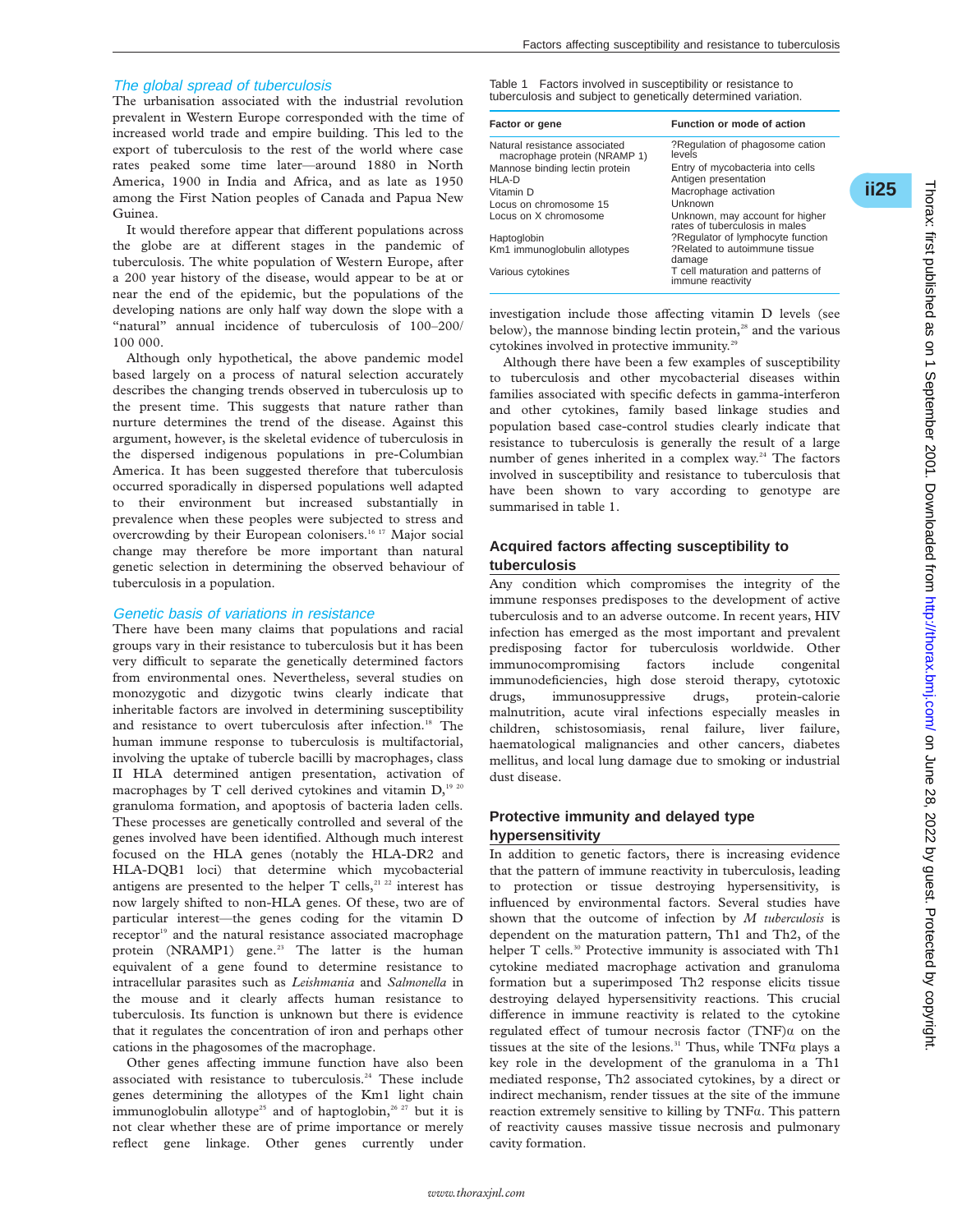**ii26**\*

It is therefore important to determine what factors are responsible for the undesirable superimposition of the Th2 component in the immune responses in tuberculosis. The Th2 component may be induced by endogenous hormonal factors, particularly the balance between the two major adrenocortical hormones, glucocorticoids and dehydro-epiandrosterone (DHEA).<sup>32</sup> Glucocorticoids favour Th2 maturation and, as levels are increased by stress, this could provide an explanation for the claims that stress reduces resistance to tuberculosis.<sup>33</sup> In addition, there is evidence that Th1 and Th2 responses to *M tuberculosis* are determined by immunologically effective contact with antigens of environmental mycobacteria. The nature and extent of such contact varies from region to region and is thought to be responsible for the very significant regional differences in the protective efficacy of BCG.

#### Bovine tuberculosis

An example of the effect of contact with a mycobacterium of relatively low virulence on subsequent immunity to infection by *M tuberculosis* is provided by the bovine tubercle bacillus, *M bovis.* Tuberculosis in cattle became prevalent throughout Europe in the mid 19th century following the introduction of intensive dairy farming methods. In the early 20th century up to 40% of dairy herds contained cows with tuberculosis and, although the udder was involved in the disease in only 1% of cows, the risk of milk-borne infection increased by the bulk mixing of milk from several herds to facilitate transport to urban areas.

Milk-borne *M bovis* was a serious cause of tuberculosis in children, notably non-pulmonary lesions including tuberculous cervical lymphadenitis (scrofula), but epidemiological studies showed that the risk of developing overt disease following infection by *M bovis* was 2–10 times less than after infection by *M tuberculosis*. There was also epidemiological evidence—though, by modern standards, rather dubious—that self-healing scrofula in childhood afforded protection against pulmonary tuberculosis in adult life, the so-called "Marfan's law".<sup>34</sup> This concept was supported by a negative correlation between the prevalence of bovine tuberculosis in cattle and the morbidity and mortality due to tuberculosis in the human population of Scandinavia.<sup>35</sup> More recently, and perhaps for the same reason, it has been observed that the incidence of human tuberculosis in the northern sector of Burkino Faso (Upper Volta), where bovine tuberculosis is uncommon, is five times higher than in the southern sector where the latter is common.<sup>36</sup>

Accordingly, the changing prevalence of bovine tuberculosis and the risks of human infection may have had a profound impact on the incidence of all forms of tuberculosis in the human population. The supposed immunising effect of *M bovis* was even used as an argument against the bovine tuberculosis eradication programmes. Fortunately, the immunising effect of infection by *M bovis* could be replaced by the administration of its attenuated derivative, BCG vaccine.

# **Variations in the incidence of tuberculosis within geographical regions**

In addition to the genetic and environmental factors contributing to resistance and susceptibility to tuberculosis, consideration must be given to the socioeconomic factors responsible for the very great differences in the incidence of tuberculosis within countries. Tuberculosis has long been considered a disease of the poor and socially disadvantaged.

A radiographic survey of homeless people seeking temporary shelter over two Christmas periods in London revealed active tuberculosis in  $2\%$  of them.<sup>37</sup> A study in Liverpool showed that tuberculosis was closely associated with deprivation throughout the 33 electoral wards of the city,<sup>38</sup> and in Birmingham tuberculosis was found to be linked to poverty in the indigenous white population but not among the Asian population.<sup>39</sup>

Tuberculosis is also associated with migration, as has been well illustrated by successive groups of migrants to the UK since the end of the Second World War. Very high rates of tuberculosis were recorded in immigrants from the Indian subcontinent in 1958,<sup>40</sup> and subsequent surveys have revealed rates of pulmonary tuberculosis in this population 20–30 times higher than in the indigenous white population. All types of non-pulmonary tuberculosis, with the notable exception of renal tuberculosis, are particularly common in immigrant groups with rates up to 150 times higher than in the indigenous population. $141$ 

In general, higher rates of tuberculosis are seen in recent immigrants than in those who have been resident in the UK for longer periods. Within the Indian subcontinent ethnic group, rates in those aged 35 years or over and resident in the country for less than 5 years before presenting with disease were over 1000/100 000, and a recent survey has shown that rates in those classified as Black African now exceed those from the Indian subcontinent ethnic group.<sup>2</sup>

# **Reasons for high rates and diversity of presentations of tuberculosis in immigrant groups**

It is not easy to determine the cause of the high rates of tuberculosis in immigrant populations. While innate differences in resistance may occur, these must be considered in the light of numerous non-inherited lifestyle and social factors. $42.43$  In particular, it is difficult to separate immigration per se from poverty. Thus, while the immigration index had the strongest explanatory power in accounting for tuberculosis rates in relation to deprivation indices across the metropolitan districts of England,<sup>44</sup> a study of the recent increase in tuberculosis in England in relation to the deprivation indices showed that the rise had occurred exclusively within the poorest 30% of the residential areas.<sup>45</sup> It was therefore concluded that high rates of tuberculosis are related to poverty rather than to the ethnic origins of the patients, although the study did not take into account the fact that the great majority of those in the ethnic minority groups live in poor areas.<sup>46</sup>

In this respect, studies in the USA have led to the conclusion that low socioeconomic status accounts for much of the risk of tuberculosis previously thought to be related to race or ethnicity.<sup>47</sup> Thus, the risk of tuberculosis in all racial and ethnic groups was related to low income, poverty, need for public assistance, unemployment, poor education and, most strongly, with overcrowding.

Other lifestyle factors also affect the risk of tuberculosis. A case-control study of 112 patients who had had tuberculosis and controls matched for age, sex, and ethnic origin was conducted in Liverpool.<sup>48</sup> On multivariate analysis, controls were 4.0 times more likely than tuberculosis patients to have more than one bathroom—an indicator of higher socioeconomic status—and 3.8 times more likely to have consumed dairy products every week, suggesting that dietary factors such as vitamins might have enhanced protective immunity. Controls were also 2.3 times less likely to have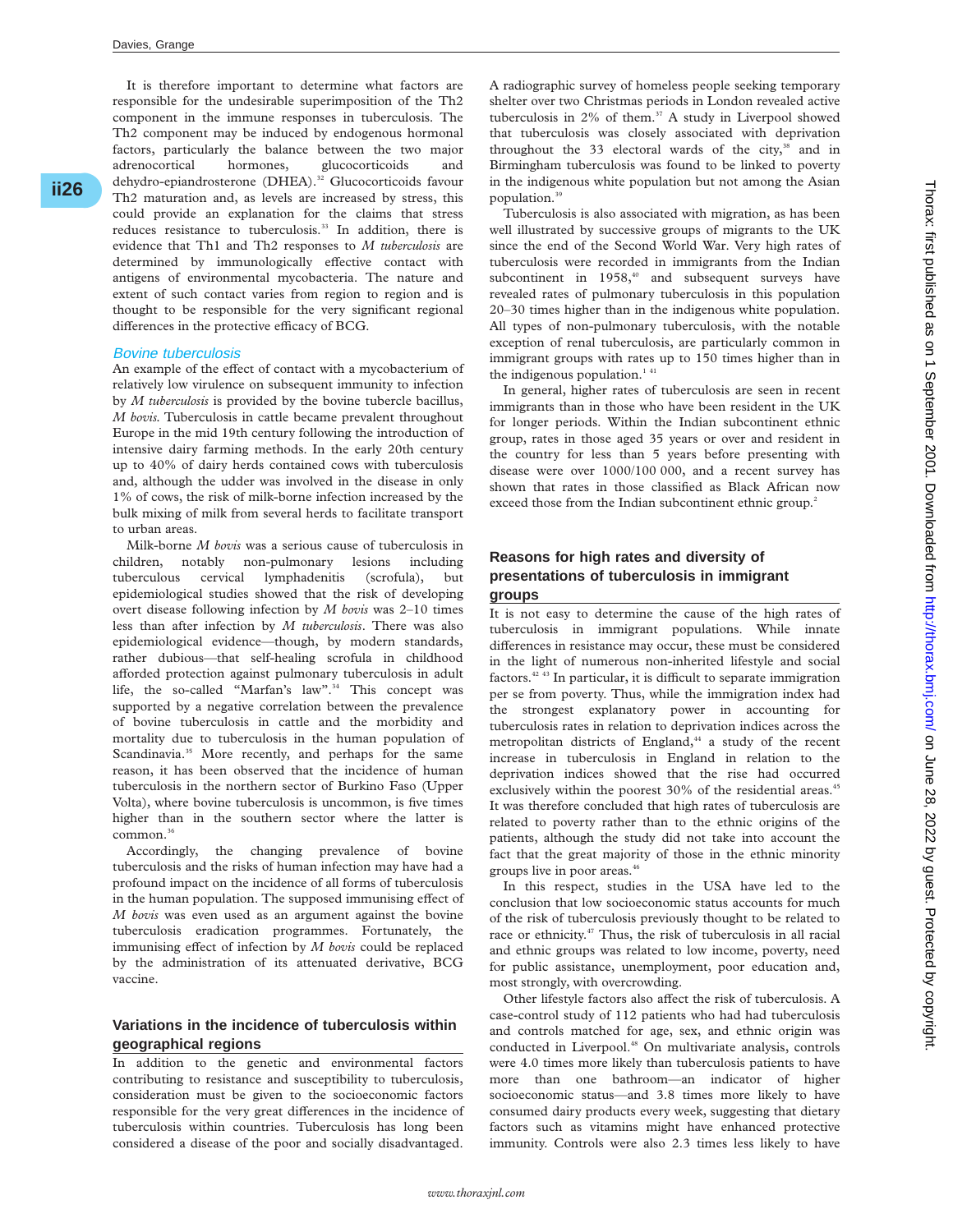\***ii27**

# Learning points

- $\triangleright$  The current world pandemic of tuberculosis probably originated in Europe 200 years ago with the Industrial Revolution.
- $\triangleright$  The difference in risks across the world is partly related to the speed at which the disease has increased and decreased as it is moved across the world.
- $\triangleright$  Tuberculosis declined in the UK over a 150 year period before drugs were introduced; this may be related to a process of natural selection.
- $\triangleright$  Current specific genes such as HLA-DR2 may be related to susceptibility to tuberculosis.
- $\triangleright$  The Th1/Th2 responses can alter the pattern of the host immune response to tuberculosis.
- $\triangleright$  Within the UK poverty has been shown to be closely associated with tuberculosis but, in areas with a large population of ethnic minority subjects, being from an ethnic minority group is a greater risk.

smoked more than 20 cigarettes a day which could reflect differences in socioeconomic status or point to a detrimental effect on pulmonary immune defence mechanisms. In this context, an extensive study on risk factors among health workers in China showed that smoking was the leading risk factor for tuberculosis.<sup>49</sup>

The relatively high incidence of extrathoracic manifestations of tuberculosis in the Indian subcontinent ethnic group has been referred to above. This has not been adequately explained. As a similar high proportion of non-respiratory disease is observed in AIDS patients, it has been postulated that immigration might be associated with some form of acquired immunodeficiency.<sup>50</sup> One distinct possibility is the lowering of serum vitamin D (25 hydroxycholecalciferol) levels up to tenfold that occurs in immigrants from developing countries after arrival in the relatively sunless United Kingdom.<sup>51</sup> This vitamin is an important mediator of macrophage activation which is central to protective immunity in tuberculosis<sup>52</sup>; indeed, this explains the claimed success of cod liver oil and sunlight in the treatment of tuberculosis in the pre-chemotherapeutic era.53 Thus, infected people might have latent tuberculosis while in their own country but develop active disease when their vitamin D levels fall.

The relationship between vitamin D and susceptibility to tuberculosis is, as mentioned above, affected by genetic factors. In India a study of the wives of men with tuberculosis suggested that the homozygous TT vitamin D receptor (VDR) genotype was associated with resistance and the tt genotype with susceptibility to the disease.<sup>54</sup> The expression of the impact of VDR genotype may be accentuated by vitamin D deficiency. This was the case in a predominantly vegetarian population of Gujarati Asians resident in west London. Those with serum vitamin D levels too low for detection had an almost tenfold increase in their risk of active tuberculosis.20 Although there was no independent association between the VDR genotype and the risk of tuberculosis, the combination of the TT/Tt VDR genotype and vitamin D deficiency was associated with disease and a combination of the tt genotype and undetectable serum vitamin D had a fivefold stronger association with disease.

#### **Factors influencing bacillary persistence**

One of the most important factors in the development of tuberculosis is the poorly understood ability of the tubercle bacillus to persist in the tissues for long periods of time. Very recent evidence has cast interesting new light on the factors which may influence bacillary persistence. The use of polymerase chain reaction (PCR) to detect DNA specific for *M tuberculosis* in cadaveric lungs has shown that this bacterium can persist intracellularly without histological evidence of tuberculosis lesions. *M tuberculosis* DNA is situated, not only in macrophages, but also in other cells not normally regarded as phagocytic such as type II pneumocytes, endothelial cells, and fibroblasts. These cells, rather than the healed granuloma, might offer protected sites for persistent bacilli. These findings contradict the dominant view that latent organisms exist in old classic tuberculosis lesions and have relevance to strategies aimed at eliminating latent and persistent bacilli.<sup>55</sup> 56</sup>

Experiments in the mouse model have shown that the enzyme isocitrate lyase (ICL) is necessary for the persistence of *M tuberculosis*. Intracellular pathogens require essential nutrients from the host to survive. Fatty acids provide a source of carbon and energy for *M tuberculosis*. ICL is one of the glyoxylate shunt enzymes necessary for the production of fatty acids, so its reduction may result in early elimination of the bacteria. When mice are infected with the wild strain of *M tuberculosis* there is an initial rise in bacterial number in the lungs followed by a plateau in bacterial burden as a result of acquired immunity. The mice eventually die months later from gradual destruction of lung tissue. This plateau phase may be equivalent to the latent infection phase in human tuberculosis. New evidence shows that a strain of *M tuberculosis* with a mutation in the ICL gene grows normally in the mouse tissues for 2 weeks of infection but than shows a late stage defect and is cleared from the lungs. Thus, the development of ICL inhibitors offers hope for a new form of chemotherapy to remove LTBI and eliminate persistent bacilli.<sup>57</sup> 58

#### **Conclusions**

Both nature and nurture must be contributing to the risk of tuberculosis. If undue emphasis is put on inheritable factors, the humanitarian need to improve the lot of the poorest of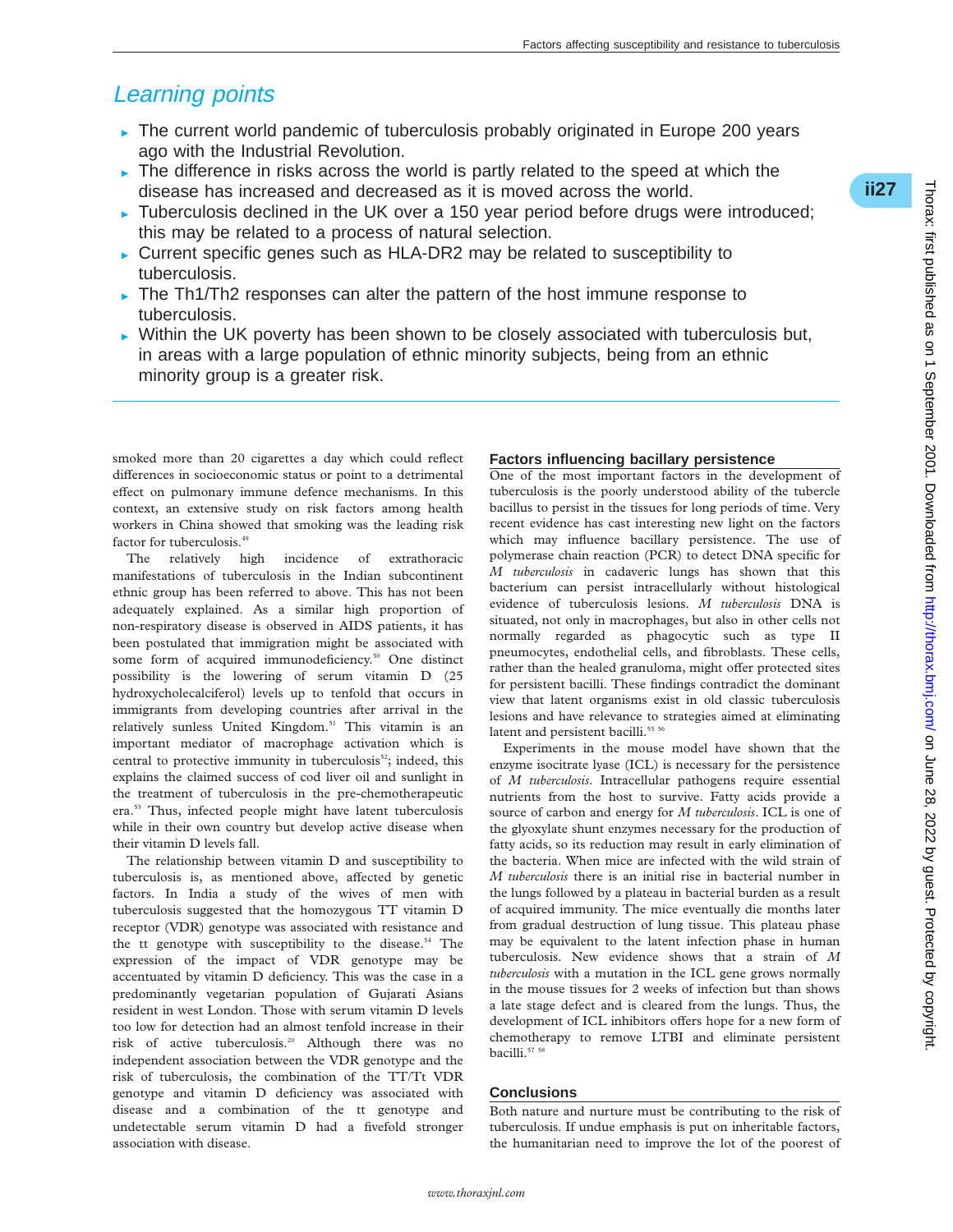the world who run the greatest risk of disease will be overlooked. On the other hand, an emphasis on nurture may well have contributed to the initial failure to detect and acknowledge the resurgence of the disease that has occurred in the developed countries in recent years and its threat to all levels of society. The "nature-nurture" debate will continue but, thanks to the recent mapping of the human genome, fact may soon replace speculation.

#### **References**

- **1 Kumar D**, Watson JM, Charlett A, et al. Tuberculosis in England and Wales in 1993: results of a national survey. Thorax 1997;**52**:1060–7.
- **2 Rose A**. National tuberculosis survey in England and Wales: final results. Thorax 1999;**53** (Suppl 3):A5.
- **3 Beyers N**, Gie RP, Schaaf HS, et al. A prospective evaluation of children under the age of 15 years living in the same household as adults with recently diagnosed pulmonary tuberculosis. Int J Tuberc Lung Dis 1997;**1**:38–43.
- **4 Raviglione MC**, Nunn P. Epidemiology of tuberculosis. In Zumla A, Johnson MA, Miller RF, eds. AIDS and respiratory medicine. London: Chapman and Hall, 1997: 117–41.
- **5 Davies RPO**, Tocque K, Bellis MA, et al. Historical declines in tuberculosis in England and Wales: improving social conditions or natural selection? Int J Tuberc Lung Dis 1999;**3**:1051–4.
- **6 Gordon S**, Andrew PW. Mycobacterial virulence factors. J Appl Bacteriol 1996;**81**(Supplement: Symposium Series No. 25):10–22S.
- **7 Grange JM**, Aber VR, Allen BW, et al. The correlation of bacteriophage types of Mycobacterium tuberculosis with guinea-pig virulence and in vitro indicators of virulence. J Gen Microbiol 1978;**108**:1–7.
- **8 Magnus K**. Morbidity of respiratory tuberculosis among persons infected from bovine and human sources. Bull Union Int Tuberc 1964;**35**:349–58.
- **9 Magnus K**. Epidemiological basis of tuberculosis eradication. 3. Risk of pulmonary tuberculosis after human and bovine infections. Bull WHO 1966;**35**:483–508.
- **10 Valway SE**, Sanchez MP, Shinnick TF, et al. An outbreak involving extensive transmission of a virulent strain of Mycobacterium tuberculosis. <sup>N</sup> Engl J Med 1998;**338**:633–9.
- **11 Zhang M**, Gong J, Yang Z, et al. Enhanced capacity of a widespread strain of Mycobacterium tuberculosis to grow in human macrophages. J Infect Dis 1999;**179**:1213–7.
- **12 Small PM**. Tuberculosis in the 21st century: DOTS and SPOTS. Int J Tuberc Lung Dis 1999;**3**:949–55.
- **13 Wilson LG**. The historical decline of tuberculosis in Europe and America: its causes and significance. J Hist Med Allied Sci 1990;**45**:366–96.
- **14 Grigg RN**. The arcana of tuberculosis. Am Rev Tuberc Respir Dis 1958;**78**:151–72.
- **15 Gryzbowski S**. Tuberculosis in the third world. Thorax 1991;**46**:689–91.
- **16 Clark G**, Kelley M, Grange JM, et al. A re-evaluation of the evolution of mycobacterial disease in human populations. Curr Anthropol 1987;**28**:45–62.
- **17 Stead WW**, Eisenach KD, Cave MD, et al. When did Mycobacterium tuberculosis first occur in the New World? Am J Respir Crit Care Med 1995;**151**:1267–8.
- **18 Comstock GW**. Tuberculosis in twins: a re-analysis of the Prophit survey. Am Rev Respir Dis 1978;**117**:621–4.
- **19 Bellamy R**, Ruwende C, Corrah T, et al. Tuberculosis and chronic hepatitis B virus infection in Africans and variation in the vitamin D receptor gene. J Infect Dis 1999;**179**:721–4.
- **20 Wilkinson RJ**, Llewelym M, Toossi Z, et al. Influence of vitamin D deficiency and vitamin D receptor polymorphisms on tuberculosis among Gujarati Asians in west London: a case-control study. Lancet 2000;**355**:618–21.
- **21 Bothamley GH**, Beck JS, Schreuder GM, et al. Association of tuberculosis and M. tuberculosis-specific antibody levels with HLA. J Infect Dis 1989;**159**:549–55.
- **22 Goldfeld AE**, Delgado JC, Thim S, et al. Association of an HLA-DQ allele with clinical tuberculosis. JAMA 1998;**279**:226–8.
- **23 Bellamy R**, Ruwende CR, Corrah T, et al. Variations in the NRAMP-1 gene and susceptibility to tuberculosis in West Africans. N Engl J Med 1998;**338**:640–4.
- **24 Bellamy R**, Beyers N, McAdam KP, et al. Genetic susceptibility to tuberculosis in Africans: a genome-wide scan. Proc Natl Acad Sci USA 2000;**97**:8005–9.
- **25 Gibson JA**, Grange JM, Beck JS, et al. An association between Km1 immunoglobulin allotype and pulmonary tuberculosis in Indonesia. Exp Clin Immunogenet 1987;**4**:129–35.
- **26 Shenderova RJ**, Osina NA. Syvorotochenye sistemy krovi u bol'nykh tuberkulezom [The blood serum systems in patients with tuberculosis]. Probl Tuberk 1991;**3**:54–6. (In Russian with English summary).
- **27 Grange JM**, Kardjito T, Beck JS, et al. Haptoglobin: an immunoregulatory role in tuberculosis?. Tubercle 1985;**66**:41–7.
- **28 Salvaraj P**, Narayanan PR, Reetha AM. Association of functional mutant homozygotes of the mannose binding protein gene with susceptibility to pulmonary tuberculosis. Tuberc Lung Dis 1999;**79**:221–7.
- **29 Bellamy R**, Ruwende C, Corrah T, et al. Assessment of the interleukin 1 gene cluster and other candidate gene polymorphisms in host susceptibility to tuberculosis. Tuberc Lung Dis 1998;**79**:83–9.
- **30 Seah GT**, Scott GM, Rook GAW. Type 2 cytokine gene activation and its relationship to extent of disease in patients with tuberculosis. J Infect Dis 2000;**181**:385–9.
- **31 Hernandez-Pando R**, Rook GAW. The role of TNFα in T cell-mediated inflammation depends on the Th1/Th2 cytokine balance. Immunology 1994;**82**:591–5.
- **32 Rook GA**, Hernandez-Pando R. Immunological and endocrinological characteristics of tuberculosis that provide opportunities for immunotherapeutic intervention. Novartis Found Symp 1998;**217**:73–87; discussion 87–98
- **33 Lerner BH**. Can stress cause disease? Revisiting the tuberculosis research of Thomas Holmes, 1949–1961. Ann Intern Med 1996;**124**:673–80.
- **34 Savage WG**. The prevention of tuberculosis of bovine origin. London: Macmillan, 1929.
- **35 Sjörgren I**, Sutherland I. Studies of tuberculosis in man in relation to infection in cattle. Tubercle 1974;**56**:113–27.
- **36 Rey JL**, Villon A, Saliou P. La tuberculose bovine dans le Sahel Voltaique. Correlation avec la tuberculose humane. Organisation de Cooperation et de Coordination pour la lutte contre les Grandes Epidemies. Technical Document No 6.730, 1977.
- **37 Kumar D**, Citron KM, Leese J, et al. Tuberculosis among the homeless at a temporary shelter in London: report of a chest x-ray screening programme. J Epidemiol Community Health 1995;**49**:629–33
- **38 Spence DPS**, Hotchkiss J, Williams CSD, et al. Tuberculosis and poverty. BMJ 1993;**307**:759–61.
- **39 Hawker JI**. Bakhshii SS, Shaukat A, et al. Ecological analysis of ethnic differences in relation between tuberculosis and poverty. BMJ 1999;**319**:1031–4.
- **40 Springett VH**, Adams JCS, D'Costa TB, et al. Tuberculosis in immigrants to Birmingham. Br J Prevent Soc Med 1958;**46**:412–6.
- **41 Medical Research Council Tuberculosis and Chest Diseases Unit**. National survey of tuberculosis in England and Wales 1978–9. BMJ 1980;**281**:895–8.
- **42 Davies PDO**. Tuberculosis and migration. In: Davies PDO, ed. Clinical tuberculosis. 2nd ed. London: Chapman and Hall, 1998: 365–81.
- **43 Festenstein F**, Grange JM. Tuberculosis in ethnic minority populations in industrialised countries. In: Porter JDH, Grange JM, eds. Tuberculosis. An interdisciplinary perspective. London: Imperial College Press, 1999:313–38.
- **44 Tocque K**, Doherty M, Bellis M, et al. Tuberculosis notifications in England: the relative effects of poverty and ethnicity. Int J Tuberc Lung Dis 1998;**2**:213–8.
- **45 Bhatti N**, Law MR, Morris JK, et al. Increasing incidence of tuberculosis in England and Wales: a study of likely causes. BMJ 1995;**310**:967–9.
- **46 Doherty M**, Davies PDO, Tocque K, et al. Tuberculosis in England and Wales: ethnic origin is more important than social deprivation. BMJ 1995;**310**:187.
- **47 Cantwell MF**, McKenna MT, McCray E, et al. Tuberculosis and race/ethnicity in the United States. Impact of socio-economic status. Am J Respir Crit Care Med 1997;**157**:1016–20.
- **48 Tocque K**, Remmington T, Beeching NJ, et al. Case-control study of lifestyle risk factors for tuberculosis in Liverpool. Thorax 1997;**53** (Suppl 6):A35.
- **49 Yu G-P**, Hsieh C-C, Peng J. Risk factors associated with the prevalence of pulmonary tuberculosis among sanitary workers in Shanghai. Tubercle 1988;**69**:105–12.
- **50 Davies PDO**. Vitamin D and tuberculosis. Am Rev Respir Dis 1989;**139**:1571.
- **51 Rook GAW**. The role of vitamin D in tuberculosis. Am Rev Respir Dis 1988;**138**:768–70.